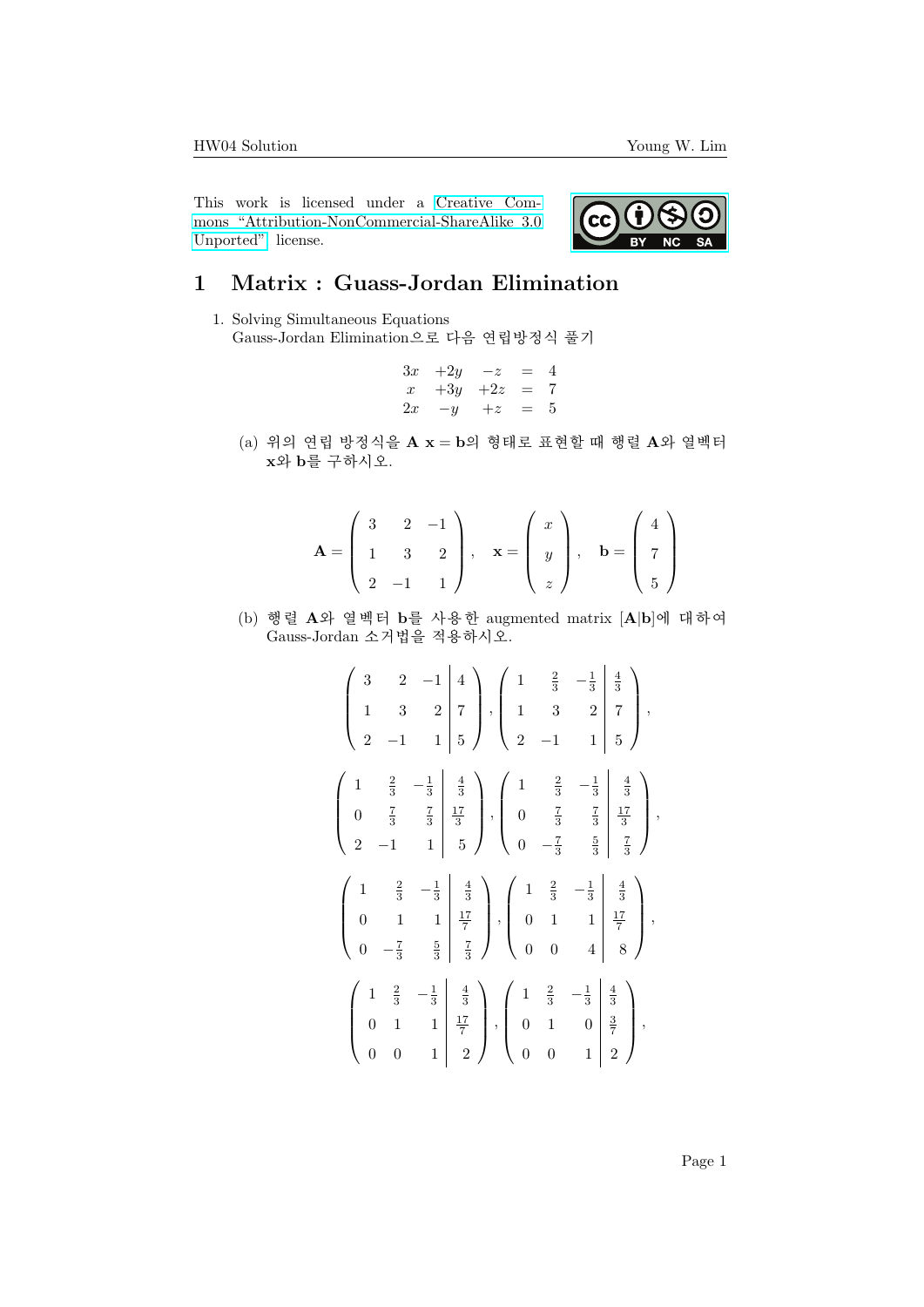$$
\left(\begin{array}{ccc|c}\n1 & \frac{2}{3} & 0 & 2 \\
0 & 1 & 0 & \frac{3}{7} \\
0 & 0 & 1 & 2\n\end{array}\right), \left(\begin{array}{ccc|c}\n1 & 0 & 0 & \frac{12}{7} \\
0 & 1 & 0 & \frac{3}{7} \\
0 & 0 & 1 & 2\n\end{array}\right)
$$

wxMaxima results

 $(\% i1)$  11 : [3, 2, -1, 4];  $(\% \circ 1)$  [3, 2, -1, 4]  $(\% i2)$  12 : [1, 3, 2, 7];  $(\% \circ 2)$  [1, 3, 2, 7] (%i3) l3 : [2, -1, 1, 5];  $(\% \circ 3)$  [2, -1, 1, 5] (%i4) l1 : l1 / 3;  $(\%$ 04)  $[1, \frac{2}{2}]$  $\frac{2}{3}, -\frac{1}{3}$  $\frac{1}{3}, \frac{4}{3}$  $\frac{1}{3}$ ] (%i5) l2 : l2 - l1;  $(\%$ 05) [0,  $\frac{7}{2}$  $rac{7}{3}, \frac{7}{3}$  $\frac{7}{3}, \frac{17}{3}$  $\frac{1}{3}$ ]  $(\% i6)$  13 : 13 - 11 \* 2;  $(\%$ 06)  $[0, -\frac{7}{3}]$  $\frac{7}{3}, \frac{5}{3}$  $\frac{5}{3}, \frac{7}{3}$  $\frac{1}{3}$ ]  $(\% i7)$  12 : 12 \* 3 / 7;  $(\% \circ 7)$  [0, 1, 1,  $\frac{17}{7}$  $\frac{1}{7}]$ (%i8) l3 : l3 + l2 \* 7/3;  $(\% \circ 8)$  [0, 0, 4, 8] (%i9) l3 : l3 /4;

Page 2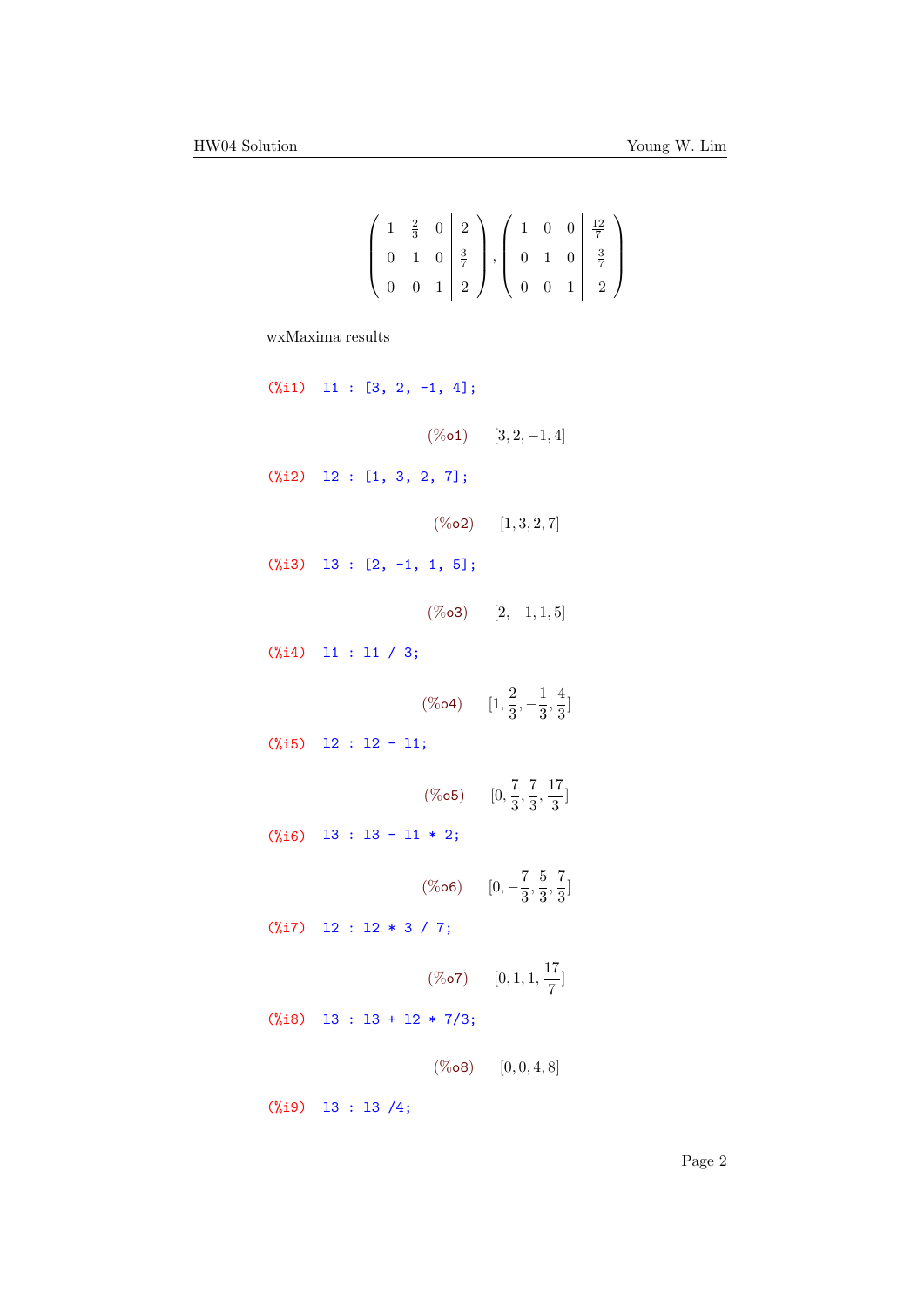$$
(\% \mathsf{09}) \qquad [0,0,1,2]
$$

(%i10) l2 : l2 - l3;

$$
(\% \texttt{o10}) \quad [0,1,0,\frac{3}{7}]
$$

(%i11) l1 : l1 + l3 / 3;

$$
(\%o11) \quad \, [1,\frac{2}{3},0,2]
$$

 $(\text{\%}i12)$  11 : 11 - 12 \*2/3;

$$
(\%o12)\quad \, [1,0,0,\frac{12}{7}]\\
$$

-->

(%i13) linsolve([3\*x+2\*y-z=4, x+3\*y+2\*z=7, 2\*x-y+z=5], [x, y, z]);

$$
(\% \text{ol3}) \quad [x = \frac{12}{7}, y = \frac{3}{7}, z = 2]
$$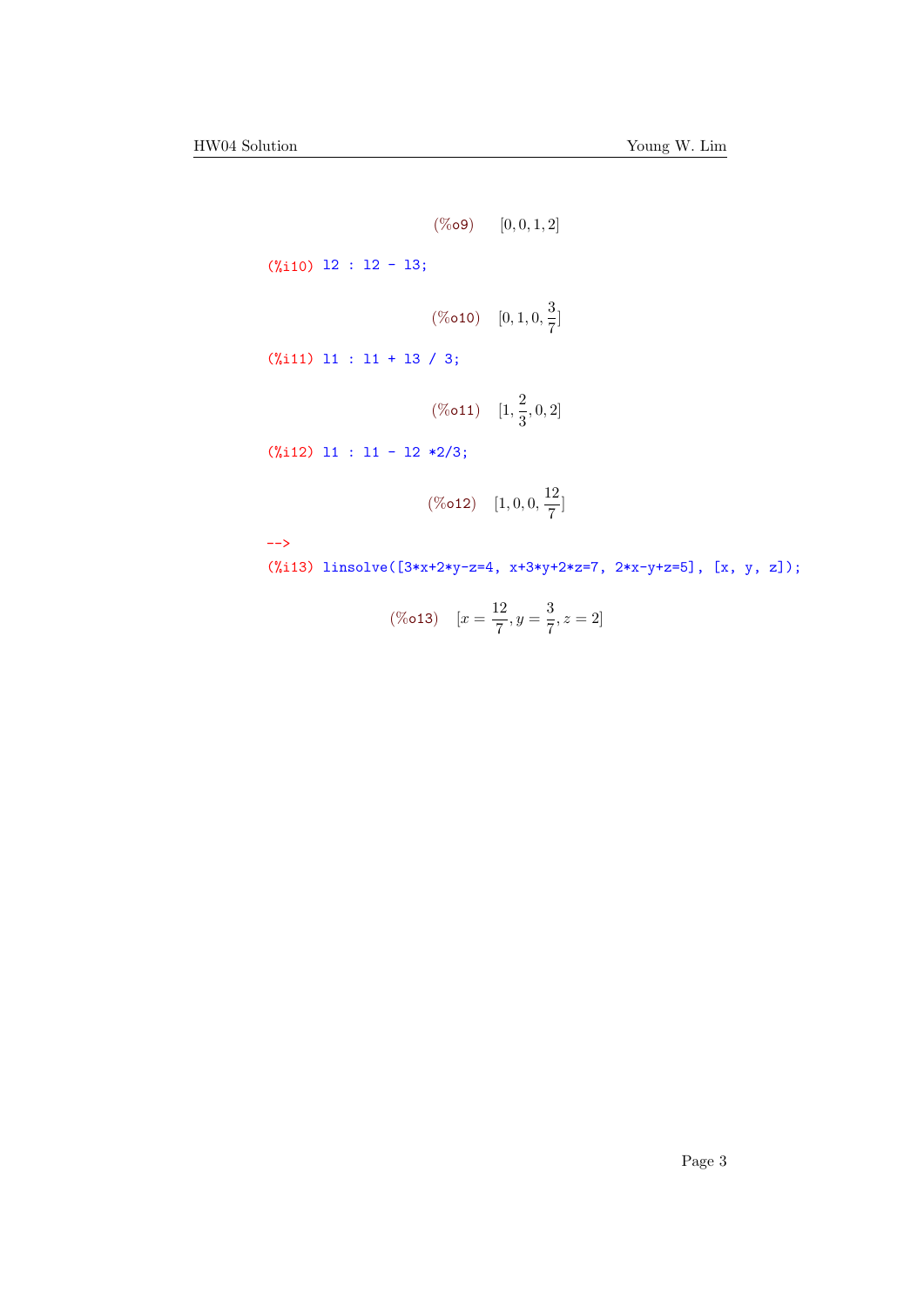- 2. Finding an inverse matrix Gauss-Jordan Elimination으로 역행렬 구하기
	- (a) 행렬  $A$ 와 단위 행렬 I를 사용한 augmented matrix  $[A|I]$ 에 대하여 Gauss-Jordan 소거법을 적용하시오.

|  |  |  | $\left(\begin{array}{rrrrr} 3 & 2 & -1 & 1 & 0 & 0 \\ 1 & 3 & 2 & 0 & 1 & 0 \\ 2 & -1 & 1 & 0 & 0 & 1 \end{array}\right), \left(\begin{array}{rrrrr} 1 & \frac{2}{3} & -\frac{1}{3} & \frac{1}{3} & 0 & 0 \\ 1 & 3 & 2 & 0 & 1 & 0 \\ 2 & -1 & 1 & 0 & 0 & 1 \end{array}\right),$                                                                                                                       |
|--|--|--|---------------------------------------------------------------------------------------------------------------------------------------------------------------------------------------------------------------------------------------------------------------------------------------------------------------------------------------------------------------------------------------------------------|
|  |  |  | $\left(\begin{array}{cccc c} 1 & \frac{2}{3} & -\frac{1}{3} & \frac{1}{3} & 0 & 0 \\ 0 & \frac{7}{3} & \frac{7}{3} & -\frac{1}{3} & 1 & 0 \\ 2 & -1 & 1 & 0 & 0 & 1 \end{array}\right), \left(\begin{array}{cccc c} 1 & \frac{2}{3} & -\frac{1}{3} & \frac{1}{3} & 0 & 0 \\ 0 & \frac{7}{3} & \frac{7}{3} & -\frac{1}{3} & 1 & 0 \\ 0 & -\frac{7}{3} & \frac{5}{3} & -\frac{2}{3} & 0 & 1 \end{array$   |
|  |  |  | $\left(\begin{array}{cccc c} 1 & \frac{2}{3} & -\frac{1}{3} & \frac{1}{3} & 0 & 0 \\ 0 & 1 & 1 & -\frac{1}{7} & \frac{3}{7} & 0 \\ 2 & -1 & 1 & 0 & 0 & 1 \end{array}\right), \left(\begin{array}{cccc c} 1 & \frac{2}{3} & -\frac{1}{3} & \frac{1}{3} & 0 & 0 \\ 0 & 1 & 1 & -\frac{1}{7} & \frac{3}{7} & 0 \\ 0 & 0 & 4 & -1 & 1 & 1 \end{array}\right),$                                             |
|  |  |  | $\left(\begin{array}{cccc cccc} 1 & \frac{2}{3} & -\frac{1}{3} & \frac{1}{3} & 0 & 0 \\ 0 & 1 & 1 & -\frac{1}{7} & \frac{3}{7} & 0 \\ 0 & 0 & 1 & -\frac{1}{4} & \frac{1}{4} & \frac{1}{4} \end{array}\right), \left(\begin{array}{cccc cccc} 1 & \frac{2}{3} & -\frac{1}{3} & \frac{1}{3} & 0 & 0 \\ 0 & 1 & 0 & \frac{3}{28} & \frac{5}{28} & -\frac{1}{4} \\ 0 & 0 & 1 & -\frac{1}{4} & \frac{1}{4}$ |
|  |  |  | $\left(\begin{array}{cccc c} 1 & \frac{2}{3} & 0 & \frac{1}{4} & \frac{1}{12} & \frac{1}{12} \\ 0 & 1 & 0 & \frac{3}{28} & \frac{5}{28} & -\frac{1}{4} \\ 0 & 0 & 1 & -\frac{1}{4} & \frac{1}{4} & \frac{1}{4} \end{array}\right), \left(\begin{array}{cccc c} 1 & 0 & 0 & \frac{5}{28} & -\frac{1}{28} & \frac{1}{4} \\ 0 & 1 & 0 & \frac{3}{28} & \frac{5}{28} & -\frac{1}{4} \\ 0 & 0 & 1 & -$       |

wxMaxima results

(%i14) l1 : [3, 2, -1, 1, 0, 0];

$$
(\% \mathtt{014}) \quad \ [3,2,-1,1,0,0]
$$

(%i15) l2 : [1, 3, 2, 0, 1, 0];

Page 4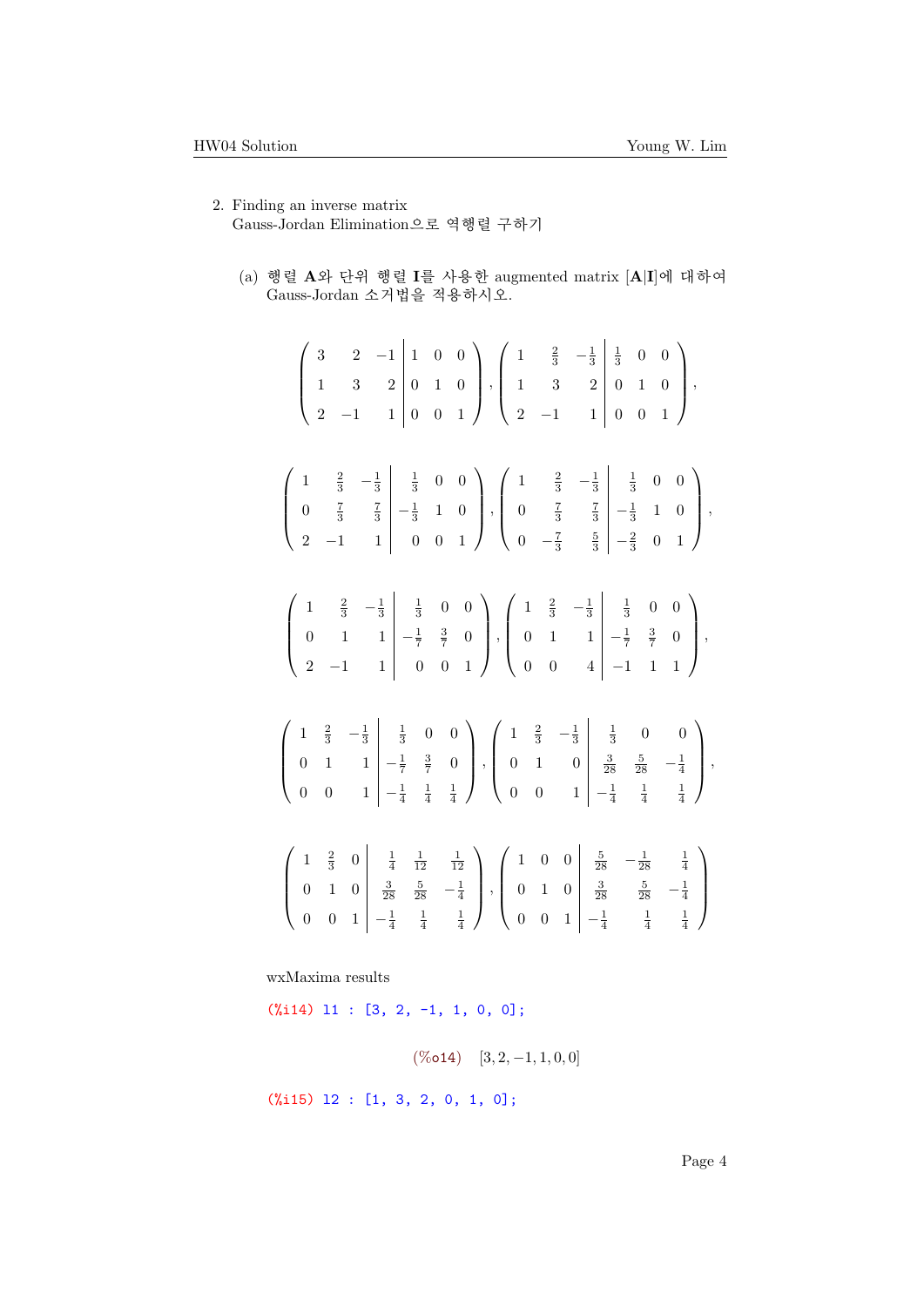```
(\%015) [1, 3, 2, 0, 1, 0]
(%i16) l3 : [2, -1, 1, 0, 0, 1];
                                     (\% \circ 16) [2, -1, 1, 0, 0, 1]
(%i17) l1 : l1 / 3;
                                     (\%017) [1, \frac{2}{2}]\frac{2}{3}, -\frac{1}{3}\frac{1}{3}, \frac{1}{3}\frac{1}{3}, 0, 0]
(%i18) l2 : l2 - l1;
                                     (\%018) [0, \frac{7}{2}]rac{7}{3}, \frac{7}{3}\frac{7}{3}, -\frac{1}{3}\frac{1}{3}, 1, 0](%i19) l3 : l3 - l1 * 2;
                                   (\%019) [0, -\frac{7}{9}]\frac{7}{3}, \frac{5}{3}\frac{5}{3}, -\frac{2}{3}\frac{2}{3}, 0, 1](%i20) l2 : l2 * 3 / 7;
                                     (\%∘20) [0, 1, 1, -\frac{1}{7})\frac{1}{7}, \frac{3}{7}\frac{3}{7}, 0](\frac{21}{121}) 13 : 13 + 12 * 7/3;
                                     (\%°21) [0, 0, 4, -1, 1, 1]
(%i22) l3 : l3 /4;
                                     (\%°22) [0, 0, 1, −\frac{1}{4}]
                                                                      \frac{1}{4}, \frac{1}{4}\frac{1}{4}, \frac{1}{4}\frac{1}{4}]
(\frac{2}{3}i23) 12 : 12 - 13;
                                   (\%o23) [0, 1, 0, \frac{3}{20}\frac{3}{28}, \frac{5}{28}\frac{5}{28}, -\frac{1}{4}\frac{1}{4}]
(%i24) l1 : l1 + l3 / 3;
                                    (\%°24) [1, \frac{2}{2}]\frac{2}{3}, 0, \frac{1}{4}\frac{1}{4}, \frac{1}{12}\frac{1}{12}, \frac{1}{12}\frac{1}{12}(\text{\%i25}) 11 : 11 - 12 *2/3;
```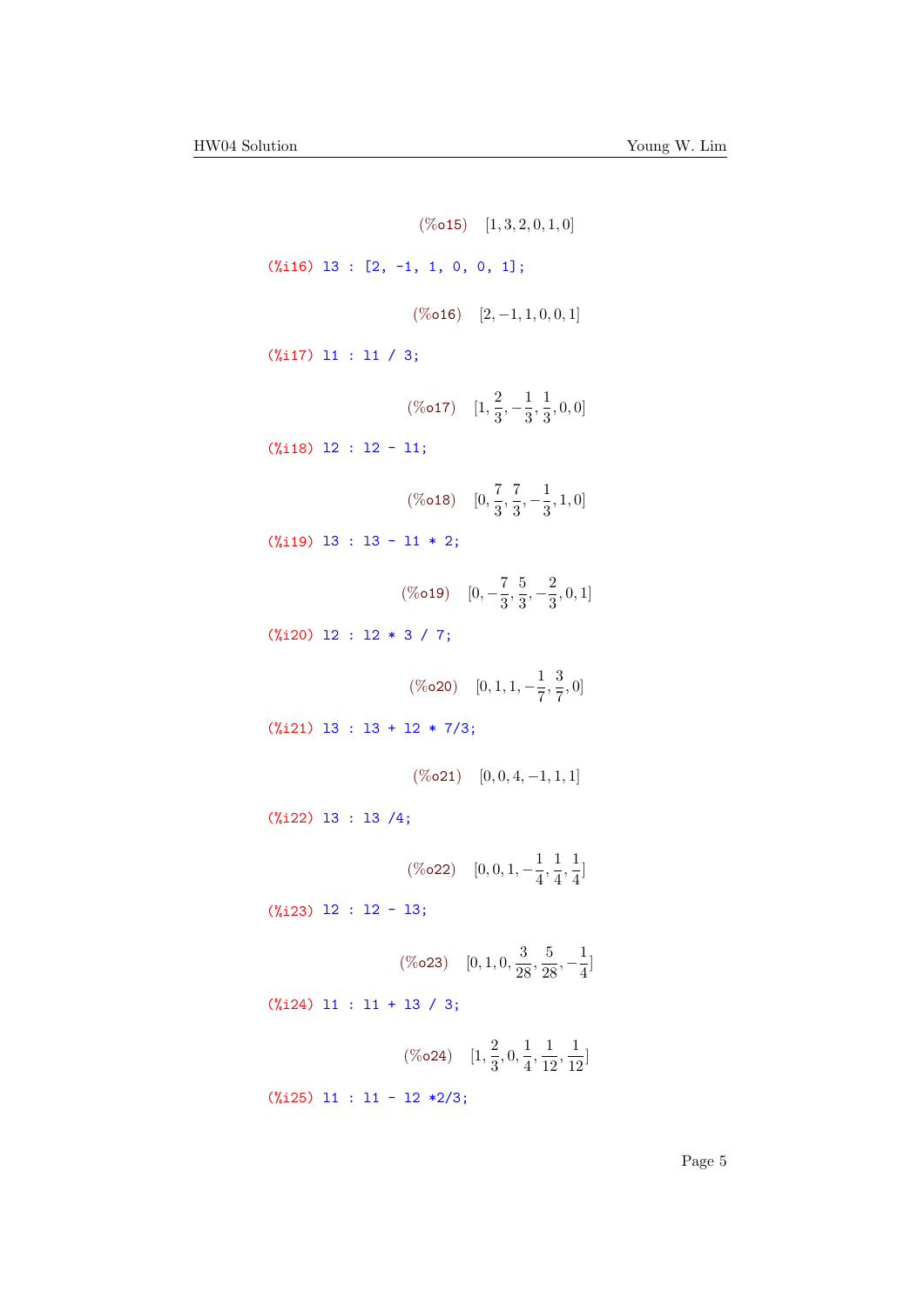$$
(\%o25) [1, 0, 0, \frac{5}{28}, -\frac{1}{28}, \frac{1}{4}]
$$
  
\n
$$
(\%i28) \text{ invert}(\text{matrix}(
$$
  
\n
$$
[3, 2, -1],
$$
  
\n
$$
[1, 3, 2],
$$
  
\n
$$
[2, -1, 1]
$$
  
\n
$$
);\tag{%o28} \begin{pmatrix} \frac{5}{28} & -\frac{1}{28} & \frac{1}{4} \\ -\frac{1}{4} & \frac{1}{4} & \frac{1}{4} \end{pmatrix}
$$

(b) 위의 결과로부터 역행렬  ${\bf A}^{-1}$ 을 구하고  ${\bf A} {\bf A}^{-1} = {\bf A}^{-1} {\bf A} = {\bf I}$  임을 보 이시오.

$$
[\mathbf{A}|\mathbf{I}]\longrightarrow [\mathbf{I}|\mathbf{A}^{-1}]
$$

$$
\mathbf{A}^{-1} = \begin{pmatrix} \frac{5}{28} & -\frac{1}{28} & \frac{1}{4} \\ \frac{3}{28} & \frac{5}{28} & -\frac{1}{4} \\ -\frac{1}{4} & \frac{1}{4} & \frac{1}{4} \end{pmatrix}
$$

$$
\begin{pmatrix} \frac{5}{28} & -\frac{1}{28} & \frac{1}{4} \\ \frac{3}{28} & \frac{5}{28} & -\frac{1}{4} \\ -\frac{1}{4} & \frac{1}{4} & \frac{1}{4} \end{pmatrix} \begin{pmatrix} 3 & 2 & -1 \\ 1 & 3 & 2 \\ 2 & -1 & 1 \end{pmatrix} = \begin{pmatrix} 1 & 0 & 0 \\ 0 & 1 & 0 \\ 0 & 0 & 1 \end{pmatrix}
$$

$$
\begin{pmatrix} 3 & 2 & -1 \\ 1 & 3 & 2 \\ 1 & 3 & 2 \\ 2 & -1 & 1 \end{pmatrix} \begin{pmatrix} \frac{5}{28} & -\frac{1}{28} & \frac{1}{4} \\ \frac{3}{28} & \frac{5}{28} & -\frac{1}{4} \\ -\frac{1}{4} & \frac{1}{4} & \frac{1}{4} \end{pmatrix} = \begin{pmatrix} 1 & 0 & 0 \\ 0 & 1 & 0 \\ 0 & 0 & 1 \end{pmatrix}
$$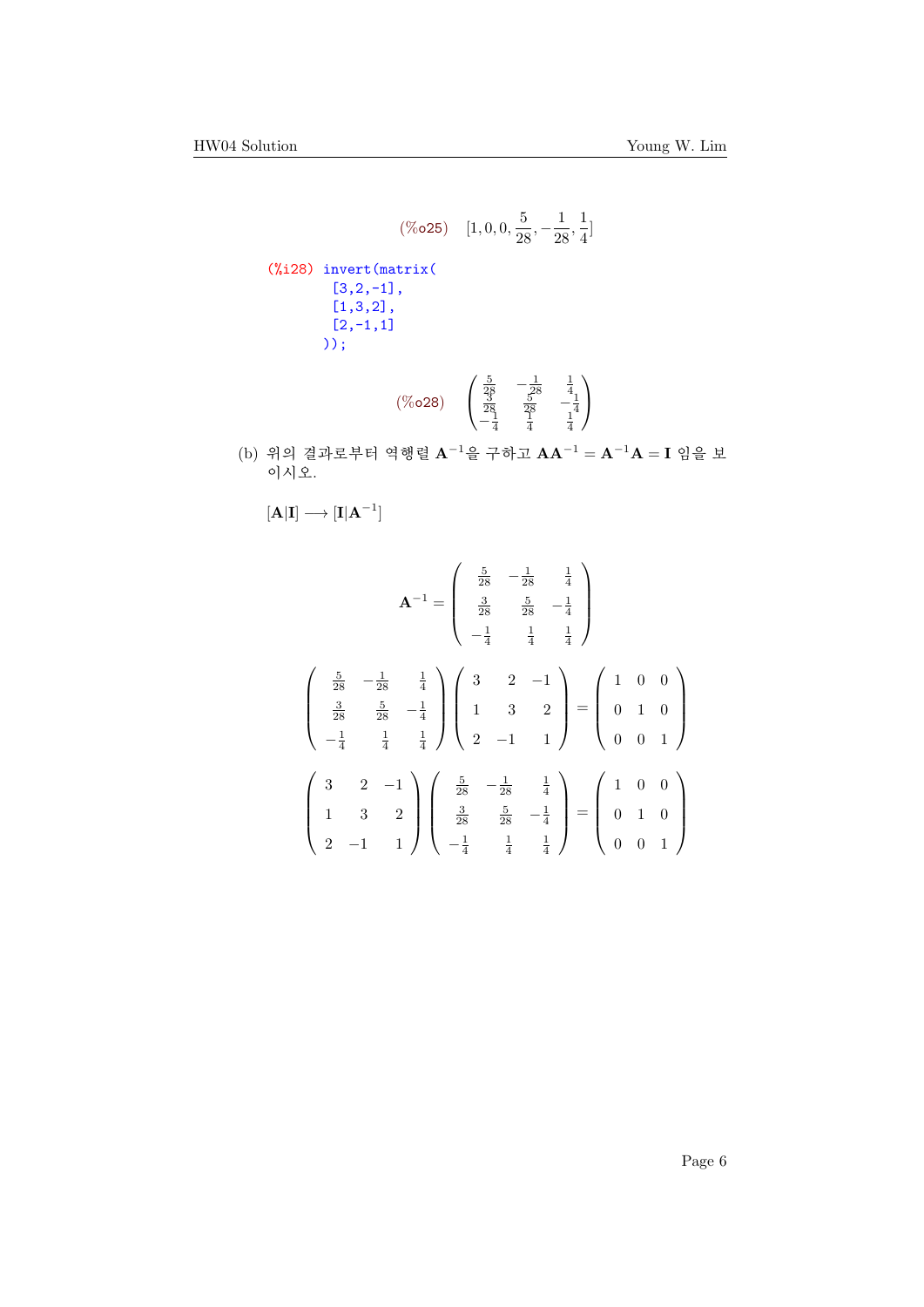## 2 Relation

1. Types of Relations 집합  $\{1, 2, 3, 4\}$ 에서  $x + y \leq 4$ 인 관계를 R로 정의한다. 즉  $(x, y) \in R$ 

$$
\left(\begin{array}{cc} (1,1) & (1,2) & (1,3) \\ (2,1) & (2,2) & \\ (3,1) & & \end{array}\right)
$$

- (a) R은 반사적인가? Not a reflexive relation  $((3,3)$  and  $(4,4)$  are missing)
- (b) R은 대칭적인가? a symmetric relation
- (c) R은 반대칭적인가? Not an anti-symmetric relation  $( (3,1)$  and  $(1,3)$ : a counter example)
- $(d)$   $R\triangleq 4 \times 4$  행렬  $A$ 로 나타내시오.

$$
\mathbf{A} = \left( \begin{array}{rrrr} 1 & 1 & 1 & 0 \\ 1 & 1 & 0 & 0 \\ 1 & 0 & 0 & 0 \\ 0 & 0 & 0 & 0 \end{array} \right)
$$

(e)  $\mathbf{A}^2$ ,  $\mathbf{A}^3$ ,  $\mathbf{A}^4 \equiv \frac{1}{2}$  구하시오.

$$
\mathbf{A}^2 = \begin{pmatrix} 3 & 2 & 1 & 0 \\ 2 & 2 & 1 & 0 \\ 1 & 1 & 1 & 0 \\ 0 & 0 & 0 & 0 \end{pmatrix}, \quad \mathbf{A}^3 = \begin{pmatrix} 6 & 5 & 3 & 0 \\ 5 & 4 & 2 & 0 \\ 3 & 2 & 1 & 0 \\ 0 & 0 & 0 & 0 \end{pmatrix}, \quad \mathbf{A}^4 = \begin{pmatrix} 14 & 11 & 6 & 0 \\ 11 & 9 & 5 & 0 \\ 6 & 5 & 3 & 0 \\ 0 & 0 & 0 & 0 \end{pmatrix}
$$

after replacing all the nonzero elements with 1

$$
\mathbf{A}^2 = \left( \begin{array}{rrrrr} 1 & 1 & 1 & 0 \\ 1 & 1 & 1 & 0 \\ 1 & 1 & 1 & 0 \\ 0 & 0 & 0 & 0 \end{array} \right), \quad \mathbf{A}^3 = \left( \begin{array}{rrrrr} 1 & 1 & 1 & 0 \\ 1 & 1 & 1 & 0 \\ 1 & 1 & 1 & 0 \\ 0 & 0 & 0 & 0 \end{array} \right), \quad \mathbf{A}^4 = \left( \begin{array}{rrrrr} 1 & 1 & 1 & 0 \\ 1 & 1 & 1 & 0 \\ 1 & 1 & 1 & 0 \\ 0 & 0 & 0 & 0 \end{array} \right)
$$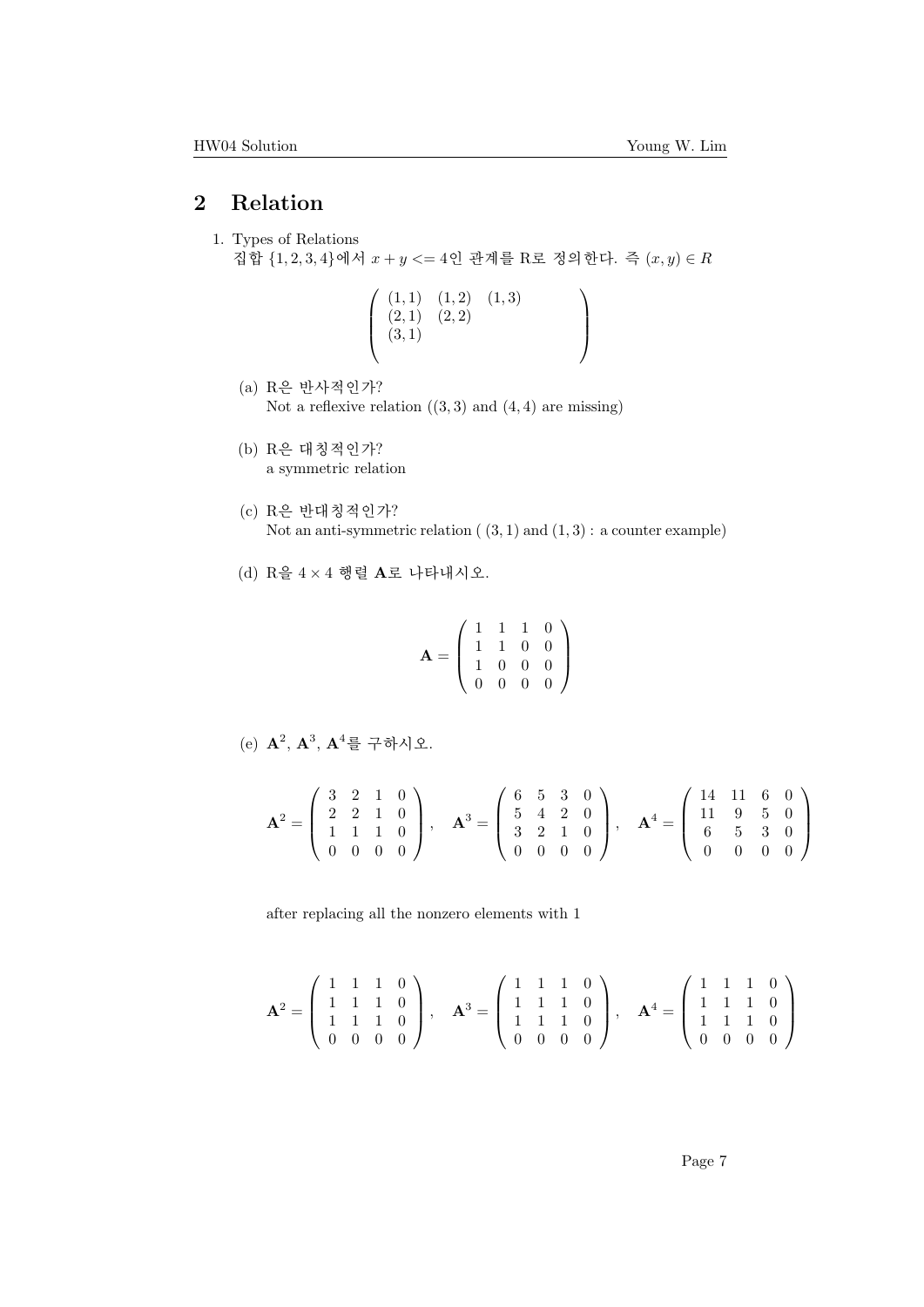(f) 위의 결과로서 R은 추이적인가?

Not a transitive relation (  $\mathbf{A} \neq \mathbf{A} \vee \mathbf{A}^2 \vee \mathbf{A}^3 \vee \mathbf{A}^4$ )

 $(g)$   $R \triangleq$  방향 그래프로 그리시오.



- 2. Closure
	- $X = \{1, 2, 3\}$  위의 관계  $R = \{(1, 1), (1, 2), (2, 3)\}$ 에 관한 문제이다.
	- (a) R의 reflexive closure를 구하시오.

 $\{ (1,1), (1,2), (2,3), (2,2), (3,3) \}$ 

(b) R의 symmetric closure를 구하시오.

 $\{ (1,1), (1,2), (2,3), (2,1), (3,2) \}$ 

(c) R의 transitive closure를 구하시오.

 $\{ (1,1), (1,2), (2,3), (1,3) \}$ 

$$
\mathbf{A} = \left( \begin{array}{ccc} 1 & 1 & 0 \\ 0 & 0 & 1 \\ 0 & 0 & 0 \end{array} \right), \quad \mathbf{A}^2 = \left( \begin{array}{ccc} 1 & 1 & 1 \\ 0 & 0 & 0 \\ 0 & 0 & 0 \end{array} \right), \quad \mathbf{A}^3 = \left( \begin{array}{ccc} 1 & 1 & 1 \\ 0 & 0 & 0 \\ 0 & 0 & 0 \end{array} \right)
$$